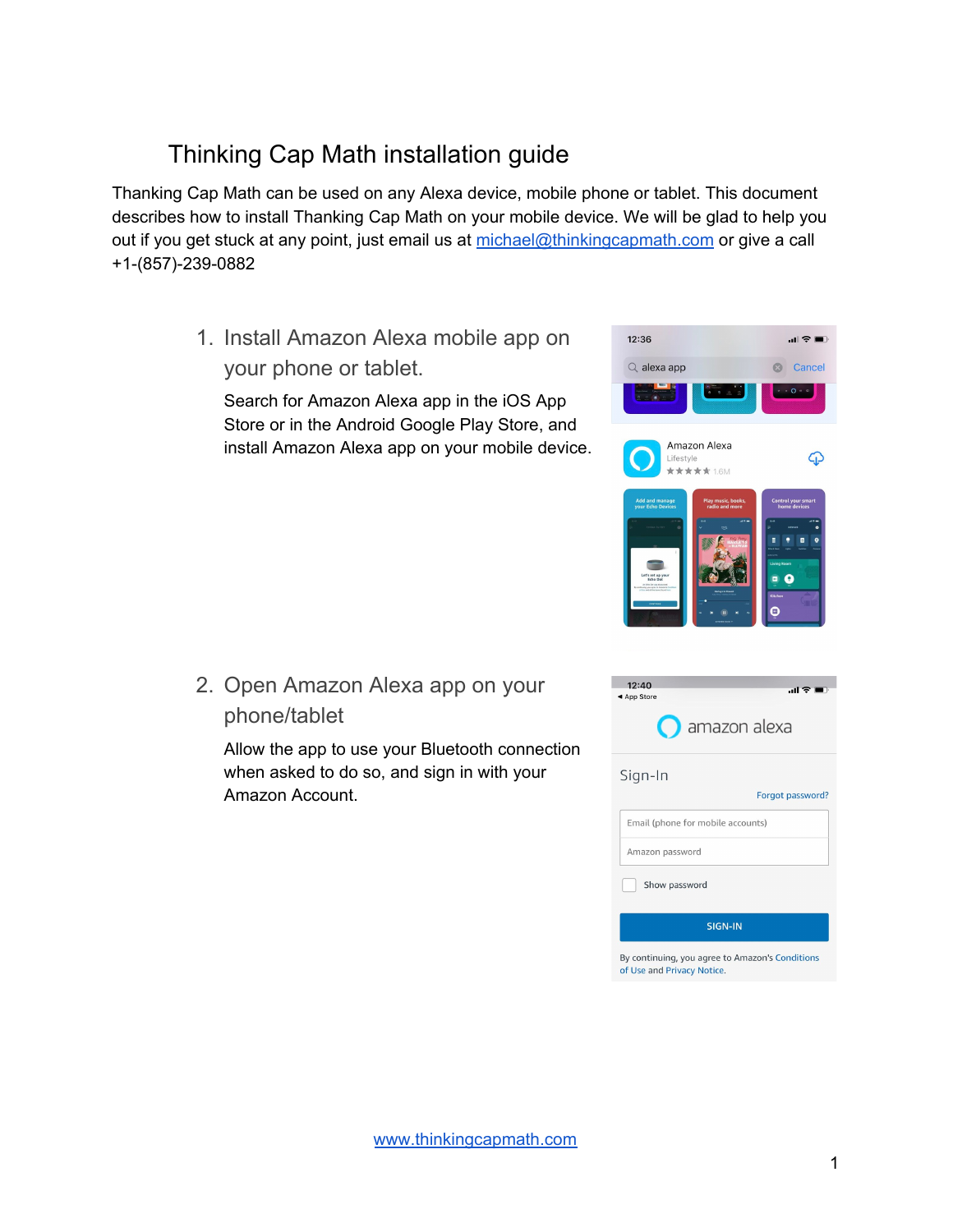3. Tap the **More** button at the bottom of the screen.



4. Choose Skills & Games.

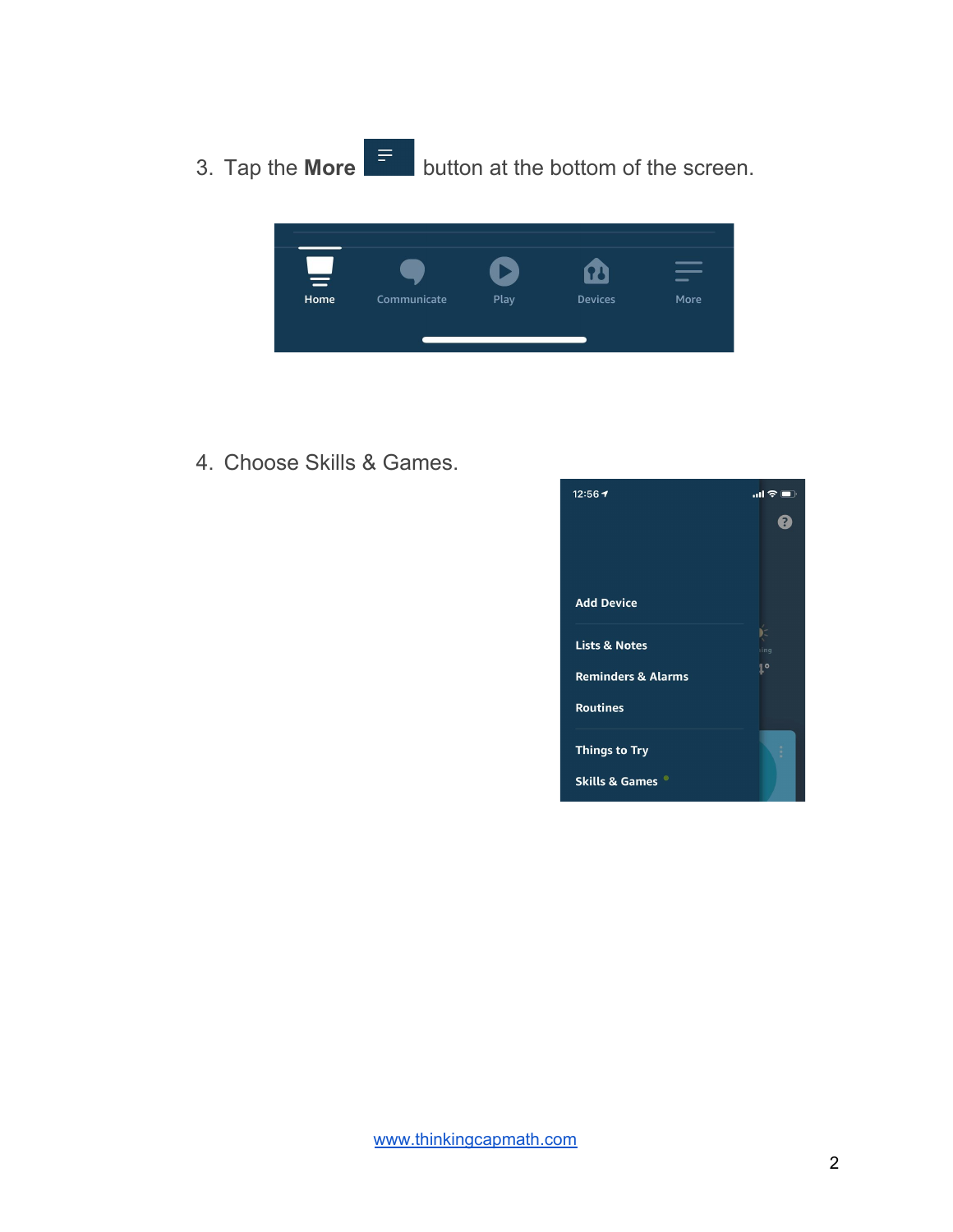5. Search for Thinking Cap Math

> In the top right corner, tap the search button (a magnifying glass)...



...and type Thinking Cap Math.



6. Enable the skill.

Choose Thinking Cap Math and tap the **ENABLE TO USE** button.